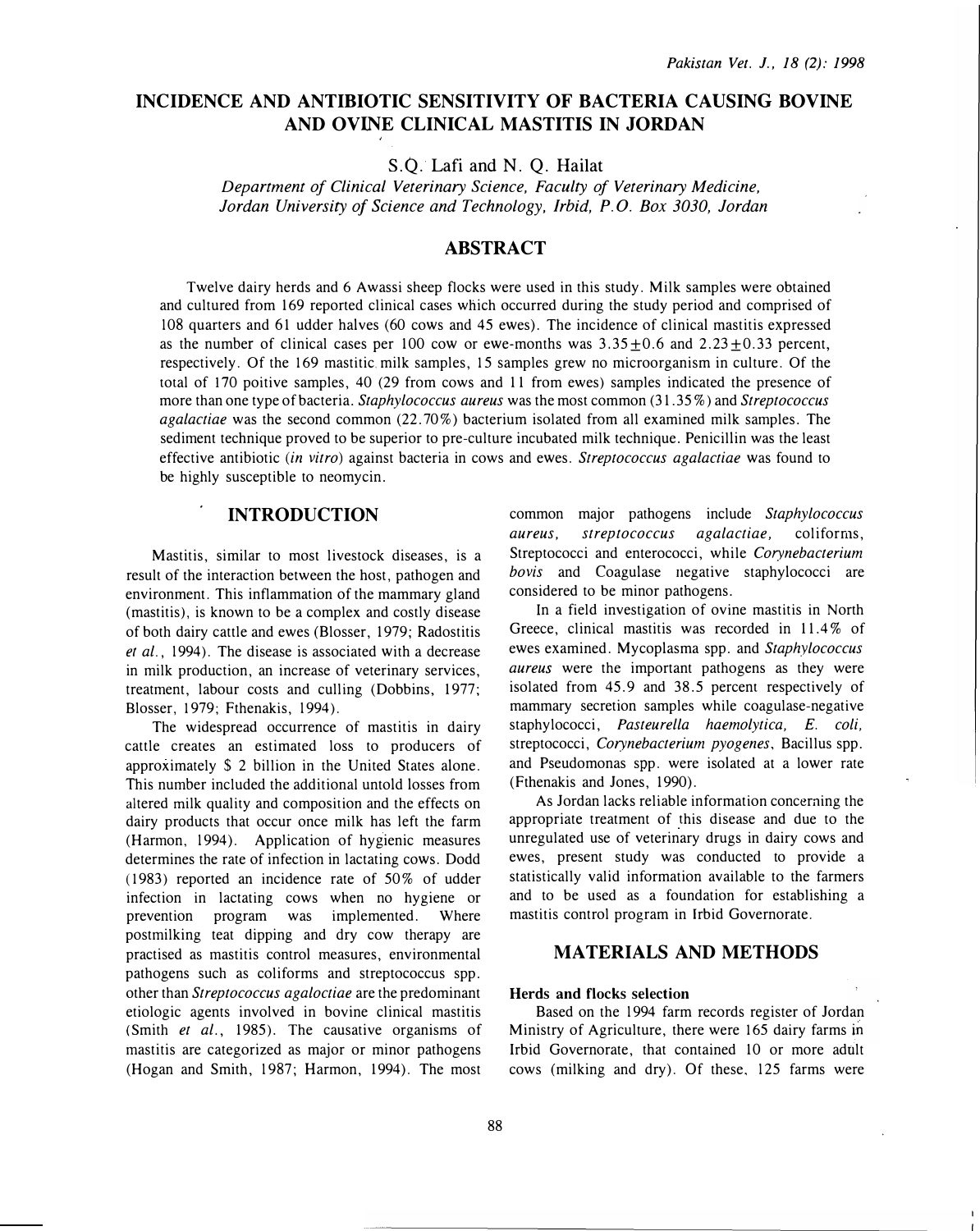registered in the lrbid Dairy Herd Cooperation (IDHC). At the head quarters of the IDHC a list of all herds were stratified according to their herd-size and location. A list which included all farms was prepared and herds were randomized. Using a table of random numbers, a sample of 12 herds (7 small herds with  $\leq$ 29 cows in each. 3 medium herds with 30-59 cows and 2 herds with  $\geq 60$  cows) with a total of 420 milking cows were selected. All herds maintained individual cows identification. Friesian was the predominant breed with calving occurring throughout the year.

According to the Jordanian Department of Statistics, ( 1994) there were 789 Awassi sheep flocks registered in lrbid Governorate. Sheep farmers usually move their animals from place to place according to grass availability. Of all Awassi sheep flocks, 42 flocks were listed and a random sample of 6 flocks with 493 ewes was selected (due to limited funds) and used in this study.

Each selected farm was visited on a monthly basis. Mastitis animals were milk sampled during the visit. Between visits, all participating farmers were requested to minitor cases of clinical mastitis and to bring their mastitic animals to the Veterinary Diagnostic Laboratory, Veterinary Clinical Health Center, Jordan University of Science and Technology (lrbid) for clinical, bacteriological examination and treatment. Potential benefits of participation to the dairy producers and sheep farmers were the practical application of the laboratory results and the free of charge treatment of their mastitic animals.

#### Herds and flocks management

Selected dairy herds were housed in brick stanchion barns and milked twice daily using a pipeline milking system. Concentrate feeds were prepared and mixed in the IDHC milk and sold to all these farms. These feeds consisted of barley  $(55 \%)$ , soya bean  $(48\% \text{ protein})$ 24%), wheat bran (18%), NaCl (1.4%) limestone dust  $(35\% \text{ Ca})$   $(1.5\%)$  and vitamins and minerals supplementation  $(0.1\%)$  each lactating cow was fed 5-6 kg of wheat straw per day and the concentrate ration was given according to her current milk pproduction. Wheat straw was replaced by green feed upon availability.

The lambing season in Jordan is between October to mid April. Lambs are usually weaned at the age of 2-3 months and ewes are hand milked until the middle of July. Sheep flocks grazed during spring season until the end of the harvesting season (August) with no to very little feeds supplementation. During fall and winter season sheep are usually housed and group fed on wheat straw and concentrate feeds.

### Milk samples and data collection

Participating dairy herds and sheep flocks were monitored for one year and 9 months respectively. Milk samples and data collection began on 1 January, 1994. Clinical mastitis was defined by the presence of abnormalities in the udder (signs of inflammation or by abnormal udder secretions (flakes, clots or abnormalities in color or consistency). Teat of the . affected quarter or half was carefully washed, dried and sanitized with Lugol's iodine solution. Finally the teat orifice was scrubbed with 70 % alcohol. Milk sampes from all clinical cases were collected. Approximately 10 ml of milk were collected aseptically after rejecting the first stream of milk. Collected samples were cooled immediately and transferred to the laboratory in an ice box to be immediately examined or refrigerated for not more than 24 hours of sampling. Samples were not collected from animals treated with antibiotics by any route within 96 hours before collection. A minimum of one month had to elapse between two cases of clinical mastitis in order for them to be considered as separate cases. The incidence density of clinical mastitis was calculated every month and was expressed as a rate per 100 cow or ewe-months.

#### Laboratory examination of milk

Each milk sample was divided and put into two sterile plastic or glass containers. Milk sediment was obtained by revolving one half of each milk sample at 3000 rpm for 10 minutes. The other half of each collected milk sample was incubated at 37°C for overnight. Loopfuls from each of the milk sediment and incubated milk were streaked onto dried plates of the following media: Nutrient agar (Hi-Media Labs.); 5% sheep blood agar (Becton Dickinson); MacConkey's agar (Hi Media Labs) and Sabouraud's agar (Mast Laboratories). All Inoculated plates were incubated at  $37^{\circ}$ C for 24 hours except for Sabouraud's agar plates which were incubated at  $25^{\circ}$ C for 3-5 days.

For obtaining pure cultures, suspected colonies on incubated plates were identified and streaked over Nutrient agar slants and incubated at  $37^{\circ}$ C for 24 hours. Purified cultures were subjected to microscopic examination of Gram stained smears and biochemical reactions. Isolates of staphylococci, streptococci, coliforms, corynebacteria and Pseudomonas were biochemically identified according to Carter et al. (1991). Cultures were considered positive when one or two species of bacteria known to cause mastitis were isolated, or when a contagious mastitis pathogen e.g. Staphylococcus aureus or Streptococcus agalactiae was recovered even in the mixture of environmental bacteria. Cultures were considered negative when no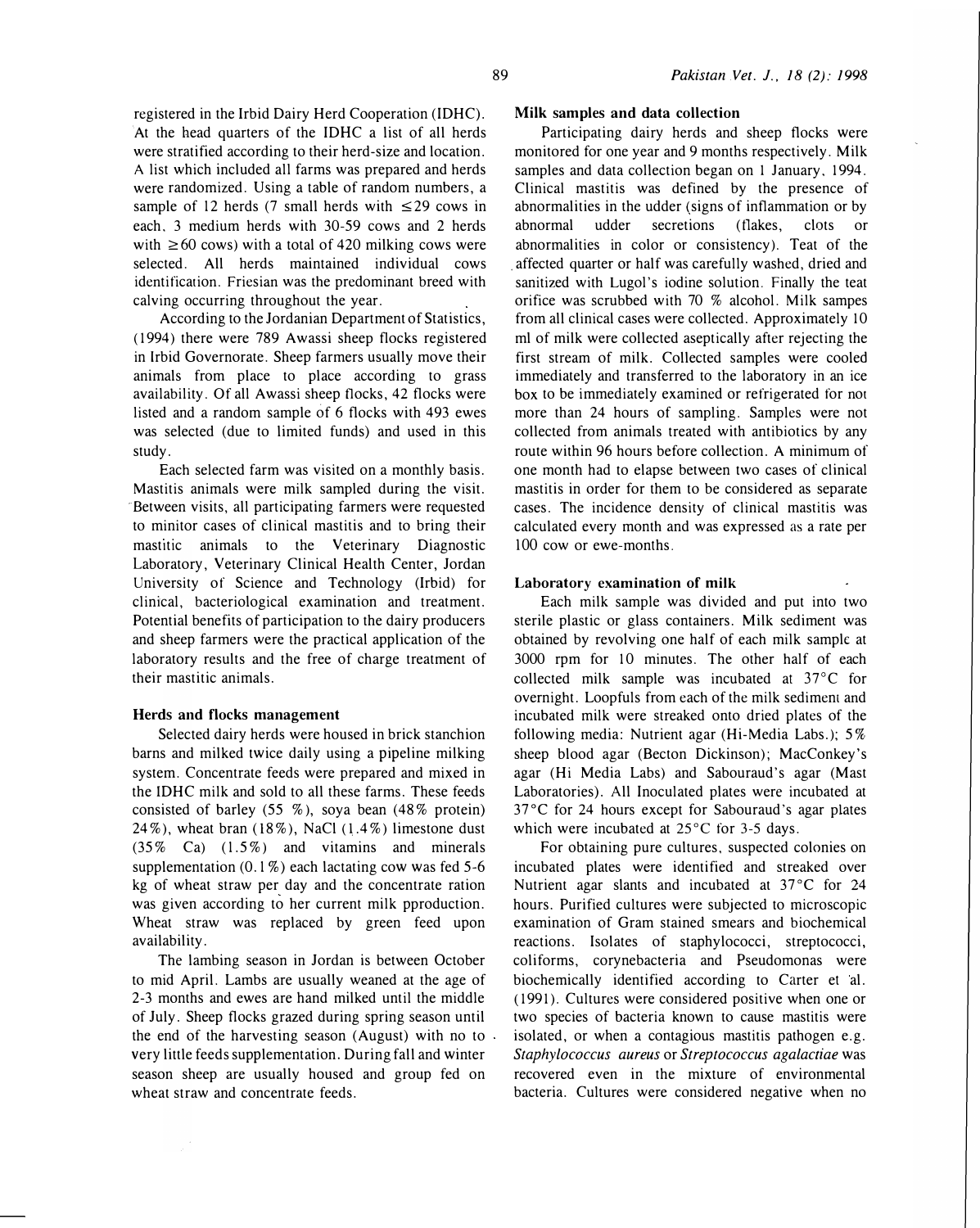considered contaminated. All isolates were subjected to in vitro antibiotic sensitivity using discs of ampicillin, chloramphenicol, erythromycin, gentamycin, neomycin, penicillin, tetracycline and sulfamethoxazole. The diameter of the inhibition zone of each antibiotic used was recorded and compared with the standards published by the manufacturing company (Arcomex; Arab Comppany for Medical Diagnostics, Amman, Jordan).

(environmental streptococci and coliforms) were

## RESULTS

Twelve dairy herds and 6 Awassi sheep flocks were used in this study and subjected to the analysis. Milk samples were obtained and cultured from 169 reported clinical cases occuring during the study period; 108 quarters and 61 udder halves (60 cows and 45 ewes). The incidence of clinical mastitis expressed as the number of clinical cases per 100 cows or ewe-months revealed an average incidence rate  $(mean \pm SD)$  of  $3.35+0.6$  and  $2.23+0.33$  per 100 cow and ewesmonths, respectively.

The numbers and percentages of cows and ewes (clinical mastitis cases) with the different microbial isolates are shown in Table 1. Of the 169 mastitis milk samples (29 from cows and 11 from ewes indicated the presence of more than one type of bacteria. Staphylococcus aureus was the most common  $(31.35\%)$ and Streptococcus agalactiae was the second common (22.70%) bacterium isolated from all examined milk samples.

The summary of comparison between the sediment and the incubated milk method in their ability for

recovery of pathogens in the examined milk samples is shown in Table 2. About 67% of the isolated bacteria were recovered from the sediment method.

Sensitivity pattern of each isolate against the commonly available antibiotics for cows and Awassi ewes is presented in Table 3 and Table 4, respectively. Penicillin was the least effective antibiotic against bacteria recovered from cows and ewes.

## DISCUSSION

#### Incidence of bovine clinical mastitis

Different methods have been used in measuring the incidence of clinical mastitis. Dohoo et al. ( 1983) used the lactational incidence rate (LIR) which is defined as the percentage of lactations with one or more occurrences of clinical mastitis. Others measured the incidence rate as a number of clinical cases per 100cow quarters at risk (Kirk and Bartlett, 1988) or as an annual incidence rate per 100 heads at risk (Weigler et al., 1990). Incidence also has been expressed as cases per 100 cow-months at risk (Bartlett et al., 1992; Lafi et al., 1994). Schukken et al. ( 1989) found an annual incidence rate of 1.5 cases per 100 cow-months among herds with low somatic cell count. Wilesmith et al. (1986) reported an overall incidence rate of 3.43 case per 100 cow-months. Weigler et al. ( 1990) reported an annual incidence rate of clinical mastitis of 36.8 cases per 100 heads at risk. This represent a rate of 3. 1 cases per 100 cow-months. Bartlett et al. (1992) found an incidence of 3.17 cases per 100 cow-months. Lafi et al. ( 1994) found an overall incidence rate of clinical mastitis of 5.6 cases per 100 cow-months in 1991-92. The incidence found in present study is within the range reported in these studies.

In the literature, a great variation exists in type and percentage of bacterial agents isolated from clinical

| Bacterial Isolates       | Dairy Cows<br>$(n=60)^1$ | %     | Awassi Ewes<br>$(N=45)$ | $\%$  | Total | %     |
|--------------------------|--------------------------|-------|-------------------------|-------|-------|-------|
| Staphylococcus aureus    | 37                       | 31.36 | 21                      | 31.34 | 58    | 31.35 |
| Streptococcus agalactiae | 25                       | 21.19 | 17                      | 25.38 | 42    | 22.70 |
| Escherichia coli         | 24                       | 20.34 | 13                      | 19.40 | 37    | 20.00 |
| Corynebacterium bovis    | 12                       | 10.17 |                         | --    | 12    | 6.49  |
| Corynebacterium pyogenes |                          |       | 5                       | 7.46  | 5     | 2.70  |
| Klebsiella spp.          | 10                       | 8.47  |                         | --    | 10    | 5.41  |
| Pseudomonas aeruginsa    |                          | --    | 6                       | 8.96  | 6     | 3.24  |
| No growth                | 10                       | 9.32  | 5                       | 7.46  | 15    | 8.11  |
| Total number of isolates | 118 <sup>2</sup>         | 100   | $67^{2}$                | 100   | 185   | 100   |

Table 1: Microbial isolates recovered from 185 clinical mastitis cases (60 cows and 45 Awassi ewes) in Irbid Governorate, Jordan, 1994-95

 $n_1$  = Number of animals; <sup>2</sup> some milk samples grew 2 microorganisms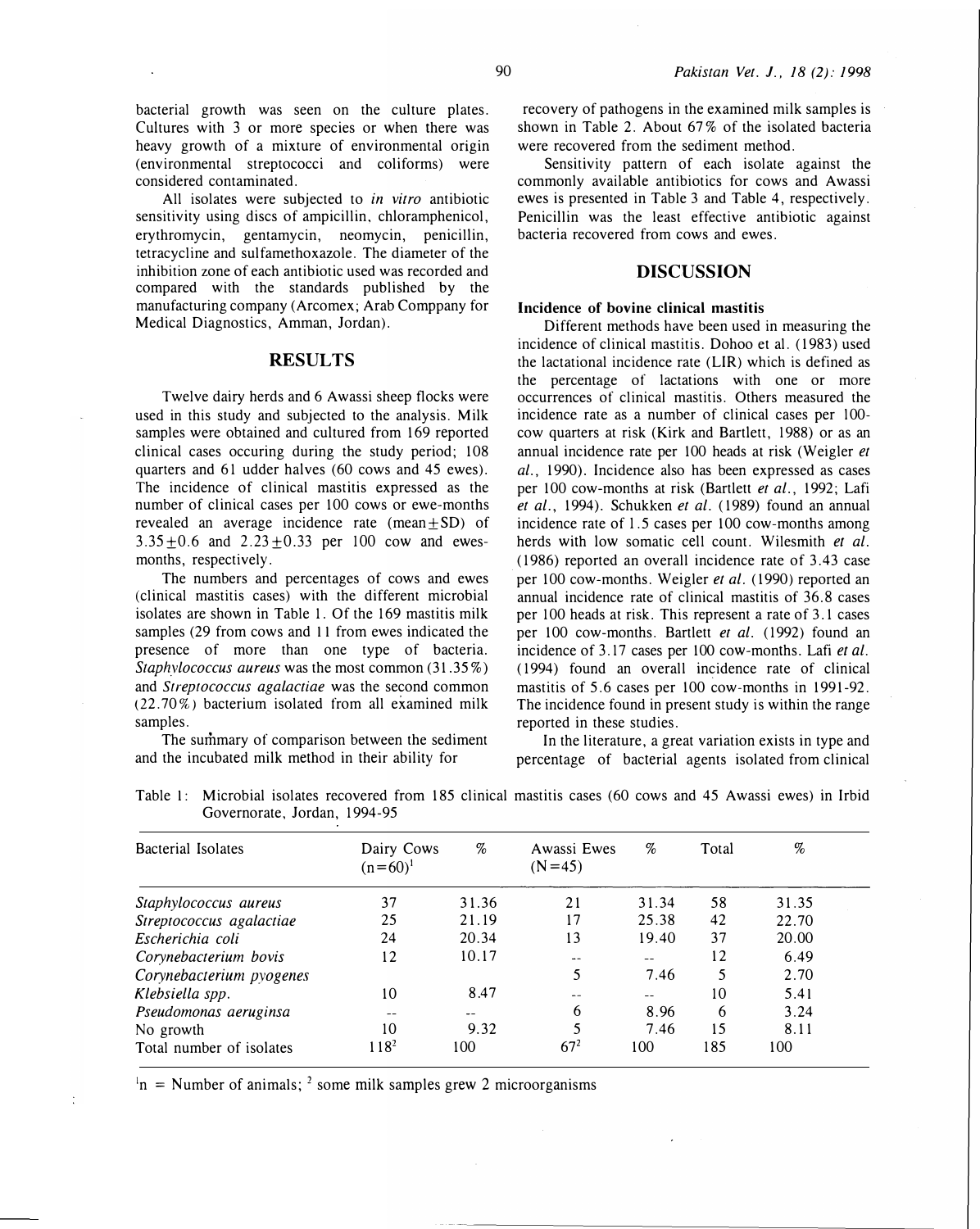| Table 2: Comparison between the sediment and incubated milk method for the isolation of pathogens from mastitis |  |  |  |  |  |  |
|-----------------------------------------------------------------------------------------------------------------|--|--|--|--|--|--|
| milk samples in Irbid Governorate, Jordan, 1994-1995.                                                           |  |  |  |  |  |  |

|                                |     | Sediment | Incubated |       |  |  |
|--------------------------------|-----|----------|-----------|-------|--|--|
| Bacterial isolates             | n   | %        | n         | %     |  |  |
| Staphylococcus aureus $(58)^1$ | 40  | 68.97    | 18        | 31.03 |  |  |
| Streptococcus agalactiae (42)  | 23  | 54.76    | 19        | 45.24 |  |  |
| Escherichia coli (37)          | 28  | 75.67    | 9         | 24.32 |  |  |
| Corynebacterium bovis (12)     | 8   | 66.66    |           | 33.33 |  |  |
| Corynebacterium pyogenes (5)   | 3   | 60.00    |           | 40.00 |  |  |
| Klebsiella spp. (10)           |     | 70.00    |           | 30.00 |  |  |
| Pseudomonas aeruginosa (6)     |     | 50.00    |           | 50.00 |  |  |
| No growth $(15)$               | 5   | 33.34    | 10        | 66.66 |  |  |
| Total                          | 117 | 63.24    | 68        | 36.76 |  |  |

<sup>1</sup>Number in parenthesis denotes the total number of isolates.

mastitis cases. Streptococcus agalactiae and Staphylococcus aureus were the predominant isolates from clinical cases in Australia (Daniel et al., 1982). E. coli, caogulase negative staphylococci and Staphylococcus aureus were the most common isolates in Netherlands (Schukken et al., 1989). In british herds, Wilesmith et al.  $(1986)$  found that E. coli was the predominant organism isolated during their three years cohort study. In Sudan, Mohamed et al. (1993) found Staphylococcus aureus to be the most important cause of clinical mastitis in Friesian dairy cattle. In the present study, the most common bacterial isolates from bovine clinical mastitis was Staphylococcus aureus (31.36%) followed by Streptococcus agalactiae (21. 19%). The variation in the importance of the different type and percentage of organisms observed in these studies is probably the results of the variations in farm husbandry and management factors.

Widespread antibiotic resistance were noted to Penicillin as 51.35% (19.37) of Staphlococcus aureus isolates were resistant to penicillin, as were 60 per cent of Streptococcus agalactiae, 66. 66 per cent of E. coli, 50 per cent of Corynebacterium bovis and 60 per cent of Klebsiella spp. The low levels of Staphylococcus aureus strains sensitive to penicillin is well known phenomenon and may be due to the production of Blactamase (Penicillinase). Similar observation regarding penicillin resistance were reported in dairy herds raised in a comparable management conditions (Zingeser et al., 1992). Streptococcus agalactiae was found to be highly susceptible to neomycin. This finding is in congruent with the data published by Orlova (1982).

Sensitivity to chloramphenicol existed for 62.96 per cent (68/108) for all isolated bacteria.

#### Incidence of ovine clinical mastitis

Ovine clinical mastitis cases were diagnosed during the veterinary visit to the flock and between consecutive visits, the diagnosis of clinical case were dependent on the shepherds and/or farmers'experience and knowledge of clinical mastitis. Some mild case of clinical mastitis might not have been reported or overlooked by shepherds. The average incidence rate of our study was 2.23 cases per 100-ewe months. Torres-Hernandez and Hohenboken (1980) found an incidence of 11.5 per cent in their 5-month prospective study (equal to 2.3 cases per 100-ewe month). Previously Gross et al. (1978) reported an overall incidence rate of 100 clinical cases per 100-ewes during 2 consecutive spring seasons (equal to 3.33 cases per 100 cow-ewe). Our results are within the range reported in these studies.

Staphylococcus aureus, Streptococcus agalactiae and  $E$ . coli were the main aetiological agents of mastitis in ewes of the present study. Similar results had been reported by Fthenakis and Jones ( 1990) and Tola and Arbi (1990).

It is worth mentioning that Yeasts could not be detected in all examined samples. Pseudomonas aeruginosa failed to be isolated from the milk of mastitis cows, while Corynebacterium bovis and klebsiella spp. were not recovered from the ewe's milk.

In an attempt to increase the rate of recovery of pathogens, cultivation was carried out from milk sediment and pre-culture incubated milk. The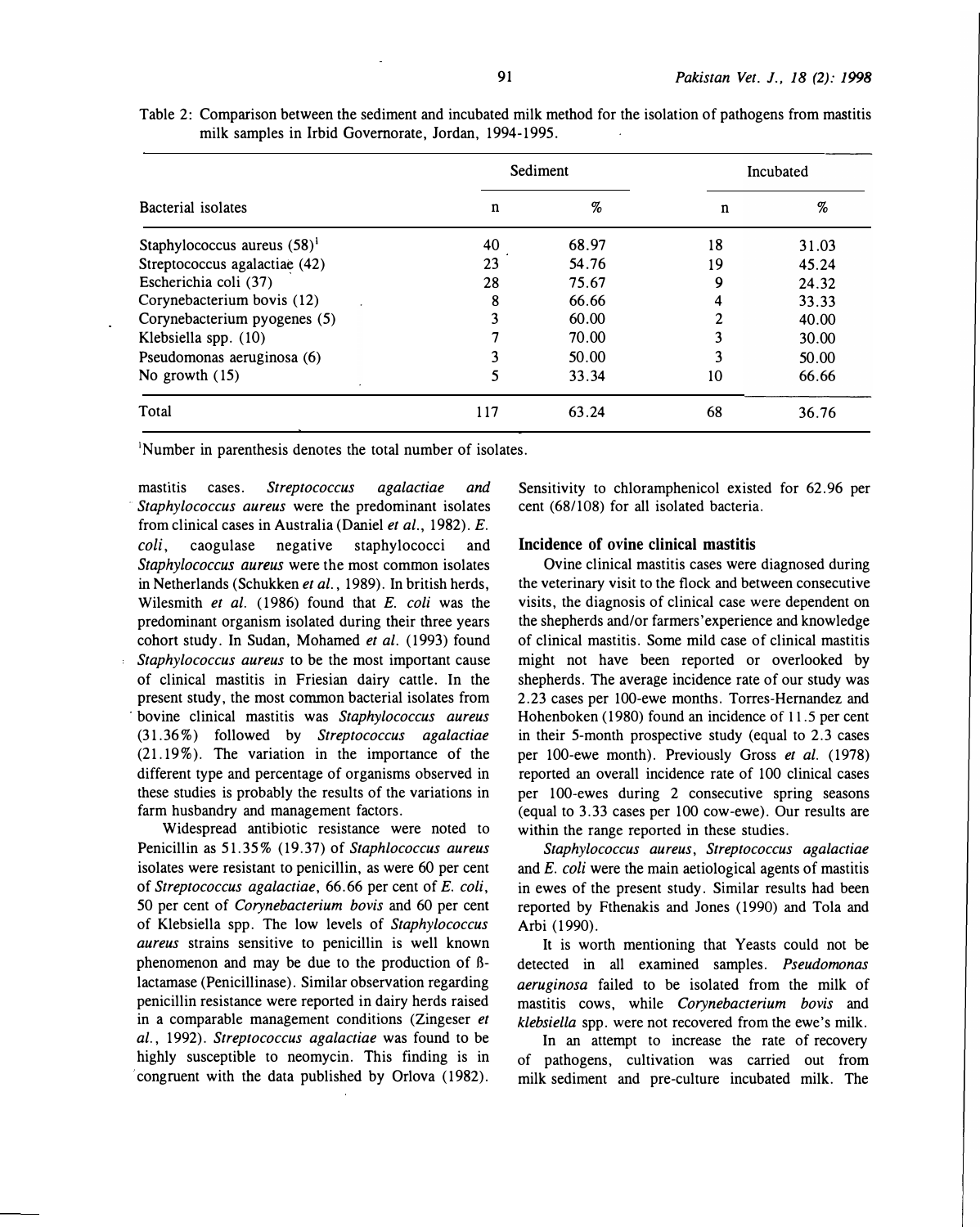$\hat{\mathcal{A}}$ 

| Antibiotics      | Dose/<br>disc |     | Staphylococcus<br>aureus $(n=37)^1$ |    | <i>Streptococcus</i><br>agalactiae $(n=25)$ |   |    | Escherichia coli<br>$(n = 24)$ |   |                | Corynebacterium<br>bovis $(12)$ |                |                | Klebsiella spp.<br>$(n = 10)$ |               |                |
|------------------|---------------|-----|-------------------------------------|----|---------------------------------------------|---|----|--------------------------------|---|----------------|---------------------------------|----------------|----------------|-------------------------------|---------------|----------------|
|                  |               | R   |                                     | S  | R                                           |   |    | R                              |   | S              | R                               |                | S              | R                             |               |                |
| Ampicillin       | $20 \mu g$    |     | 9                                   | 23 | 15                                          |   | 4  | 13                             | 6 | 5              |                                 | $\mathfrak{D}$ | 3              | 8                             | $\mathcal{L}$ | $\bf{0}$       |
| Chloramphenicol  | $30 \mu g$    | - 3 | 8                                   | 26 | 3                                           | 8 | 14 |                                | 6 | 17             | ി                               | 7              | 3              |                               |               | 8              |
| Gentamycin       | $10 \mu g$    |     | 9                                   | 26 | 9                                           |   | 8  | 3                              |   | 12             | $\overline{c}$                  | 6              | 4              | 6.                            | 2             | 2              |
| Amoxicillin      | $25 \mu g$    |     | 7                                   | 27 |                                             | 6 | 12 |                                | 6 | $\overline{7}$ |                                 |                | 6              |                               |               | -5             |
| Neomycin         | 30 IU         |     | 10                                  | 25 | $\overline{2}$                              |   | 16 | 3                              | 7 | 14             | 2                               | h              | 4              | 4                             |               | $\overline{4}$ |
| Penicillin       | 10 IU 19      |     | 10                                  | 8  | 15                                          | 6 | 4  | 16                             | 6 | $\overline{c}$ | 6                               | 4              | $\mathfrak{D}$ | 6                             | 3             |                |
| Tetracycline     | $30 \mu g$    |     | 6                                   | 26 | 13                                          |   |    | 10                             | 3 | 11             | W                               | 6              | 4              | C                             |               |                |
| Sulfamethoxazole | $25 \mu g$    |     | ┑                                   | 28 | 13                                          | 5 | 6  | 6                              | 6 | 12             | $\mathbf{2}$                    | 7              | 5              |                               | $\mathbf{3}$  | $\overline{2}$ |

Table 3: Bacterial isolates from clinically mastitic cases of 60 cows in Irbid Governorate, Jordan, 1994-95 and their in vitro antibiotic sensitivity

 $n_1$  = Number of isolates, R = Resistant, 1 = Intermediate, S = Sensitive.

| Antibiotics      | Dose/<br>disc | Staphylococcus<br>aureus $(n=21)^1$ |              |                |    | <i>Streptococcus</i><br>agalactiae $(n=17)$ |    |   | Escherichia coli<br>$(n = 13)$ |    |          | Corynebacterium<br>bovis(5) |   |   | Pseudomonas<br>$a$ enuginosa (n = 10) |                |  |
|------------------|---------------|-------------------------------------|--------------|----------------|----|---------------------------------------------|----|---|--------------------------------|----|----------|-----------------------------|---|---|---------------------------------------|----------------|--|
|                  |               | R                                   |              | S              | R  |                                             |    | R |                                | S  | R        |                             | S |   |                                       | <b>S</b>       |  |
| Ampicillin       | $20 \mu g$    | 4                                   | <sub>0</sub> | 11             | 8  |                                             |    | 6 | 3                              | 4  | $\Omega$ |                             | 4 | 8 |                                       | - 0            |  |
| Chloramphenicol  | 30 $\mu$ g    | $\overline{\mathbf{3}}$             |              | 13             |    | 8                                           | 10 |   |                                | 11 |          |                             |   |   |                                       |                |  |
| Gentamycin       | 10 $\mu$ g 5  |                                     |              | 11             | 8  |                                             | 8  |   |                                | 12 | $\Omega$ | $\Omega$                    |   |   |                                       | 8              |  |
| Amoxicillin      | $25 \mu g$ 3  |                                     |              |                |    | 6                                           | 4  |   |                                | 9  |          | ↑                           | ኅ |   |                                       |                |  |
| Neomycin         | 30 IU 2       |                                     | 10           | Q              |    | $\mathbf{3}$                                | 11 |   |                                | 3  |          |                             |   |   |                                       |                |  |
| Penicillin       | 10 IU 14      |                                     |              | $\overline{2}$ | 11 | 4                                           | C  | 3 | 2                              | 8  |          |                             | ٦ | 6 | 2                                     |                |  |
| Tetracycline     | $30 \mu g$ 5  |                                     | 6            | 11             |    |                                             | 7  | 3 |                                |    |          |                             | 3 |   | 3                                     | 2              |  |
| Sulfamethoxazole | $25 \mu g$    | $\bf{0}$                            | 7            | 14             | 8  | 6                                           | 3  | 6 | 4                              | 3  |          |                             |   | 6 | ∍                                     | $\overline{2}$ |  |

Table 4: Bacterial isolates from clinically mastitic cases of 45 Awassi ewes in lrbid Governorte, Jordan, 1994-1995 and their in vitro antibiotic sensitivity.

 $n =$  Number of isolates, R = Resistant, 1 = Intermediate, S = Sensitive.

 $\alpha = 1/2$  .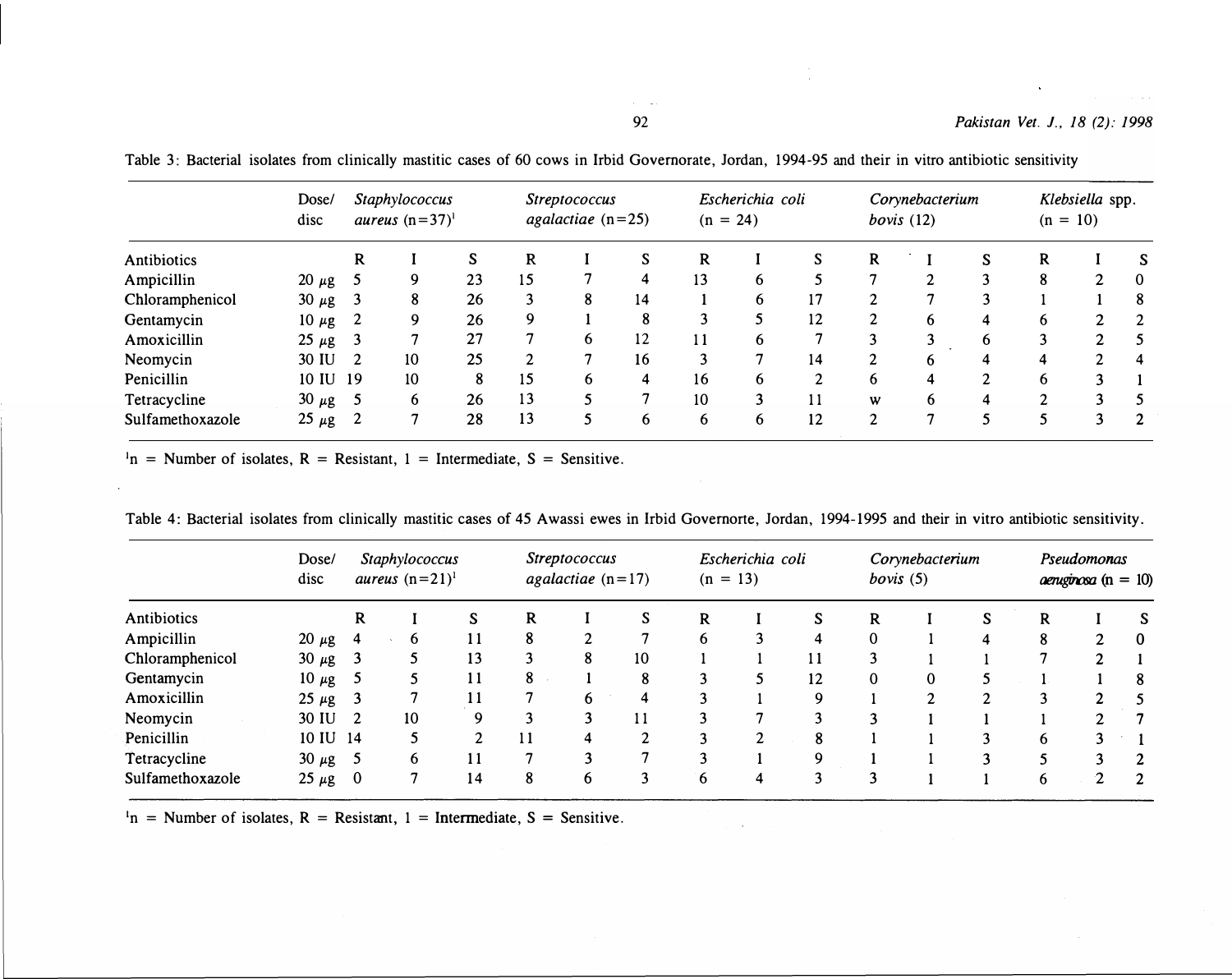superiority of the sediment technique over the preculture incubated milk technique in the ability to recover the aetiological agents of mastitis was proved, where 63.24 per cent of the isolated organisms could be recovered by the former and 36.76 per cent of the later (Table 2). These results substantiate what has been recommended by Dinsmore et al. (1992).

Our results showed that Staphylococcus aureus is the predominant cause of mastitis in cows and ewes, this may be due to the mechanism of virulence in Staphylococcal infections and the ability of the organism to invade tissues rather than to excrete substances.

The contamination of milker's hands, wash cloths, milking machine cups and bedding grounds may increase the incidence of both Staphylococcus aureus and Streptococcus agalactiae. The predominant position of Streptococcus agalactiae as a cause of clinical mastitis has been usurped by Staphylococcus aureus especially, in areas such as Jordan where the treatment of mastitis with penicillin has been practiced intensively and mechine milking has replaced hand milking (Farah, 1992). Although Staphylococcus aureus is still preeminent as a cuase of clinical mastitis, its prevalence has been significantly curbed by modern control programs based on teat dipping and dry period treatment. These programs have also led to an increase in infections by  $E$ . *coli*, Pseudomonas spp. and Klebsiella spp. The change in balance away from Gram-positive cocci to Gram-negative bacteria has been significant because they are resistant to hygienic control measures (Radostitis et al., 1994).

The results of this study will be useful in the establishment of reference values for the incidence of clinical mastitis, bacterial isolation and their sensitivity to antibiotics which can be used as a foundation for establishing a mastitis control program in lrbid Governorate, Jordan.

## ACKNOWLEDGEMENTS

The authors thanks all sheep and dairy farmers in Irbid Governorate for their cooperation. This project was funded by a grant from the Deanship of Scientific Research, Jordan University of Science and Technology, lrbid, Jordan.

# REFERENCES

- Bartlett, P.P., G.Y. Miller, S.E. Lance and E. H. Lawrance. 1992. Clinical mastitis and intramammary infection on Ohio dairy farms. Prev. Vet. Med., 12: 59-71.
- Blosser, T.H., 1979. Economic losses from and the national research program on mastitis in the United States, J. Dairy Sci., 62: 119-127.
- Carter, G.R., M.M. Chengappa and G. William, 1991. Essentials of Veterinary bacteriology and mycology. 4th Ed., pp: 109-237.
- Daniel, R.C.W., D. O'Boyle. M.S. Marek and A.J. Frost, 1982. Use of augmented cultural techniques in the diagnosis of the bacterial cause of clinical bovine mastitis. J. Dairy Sci., 75: 2706-2712.
- Dobbins, C.N., 1977. Mastitis losses. J. Am. Vet. Med. Assoc., 170: 1129-1132.
- Dodd, F.H., 1983. Symposium: Advances in understanding mastitis, 1. Dairy Sci., 66: 1773- 1780.
- Dohoo, I.R., S.W. Martin, A. H. Meek and W.C.D. Sandals, 1983. Diseases, production and culling in Holstein-Friesian cows: I. The Data. Prev. Vet. Med., 1: 321-334.
- Farah, I. 0., 1992. A comprehensive review on bovine mastitis with special reference to Sudan. In: Proceedings of the 5th Conference Arab Veterinarians, Khartoum, Sudan.
- Fthenakis, G.C., 1994. Prevalence and aetiology of subclinical mastitis in ewes of Southern Greece. Small. Rumm. Res., 13: 293-300.
- Fthenakis, G.C. and E.J. Jones, 1990. Incidence and aetiology of clinical ovine mastitis in flocks in central Macedonia, Greece. Deltiotis Ellinikis Ktiniatrikis Etairias, 41 (3): pp: 133-141.
- Gross, S.J., E. J. Pollak, J.G. Anderson and D.T. Torell, 1978. Incidence and importance of subclinical mastitis. J. Anim. Sci., 46: 1-8.
- Harmon, R.J., 1994. Physiology of mastitis and factors affecting somatic cell count. 1. Dairy Sci., 77: 2103-2112.
- Hogan, J.S. and K.L. Smith, 1987. A practical look at environmental mastitis. Comp. Continuing Educ. Pract. Vet., 9: 341-344.
- Jordanian Ministry of Agriculture, 1994. The Hashimite Kingdom of Jordan, Department of Animal Health and Production, The Annual Report.
- Jordan Department of Statistics, 1994. The Hashimite Kingdon of Jordan, Statistical Yearbook, pp: 125- 142.
- Kirk, J. H. and P.C. Bartlett, 1988. Economic impact of mastitis in michigan Holstein dairy herds using a computerized records system. Agri. Practice, 9: 3-6.
- Lafi, S.Q., O.F. Al-Rawasheh, K.I. Ereifej and N.Q. Hailat, 1994. Incidence of clinical mastitis and prevalence of subclinical udder infections in Jordanian dairy cattle. Prev. Vet. Med., 18: 89-98.
- Mohamed, I.E., G.E. Mohamed and O.A.O. El-Owni, 1993. A study of the incidence and etiology of bovine mastitis in Sudan. 2nd Congress, Egyptian Society for Cattle Diseases, Assirt, Egypt, pp: 326- 336.